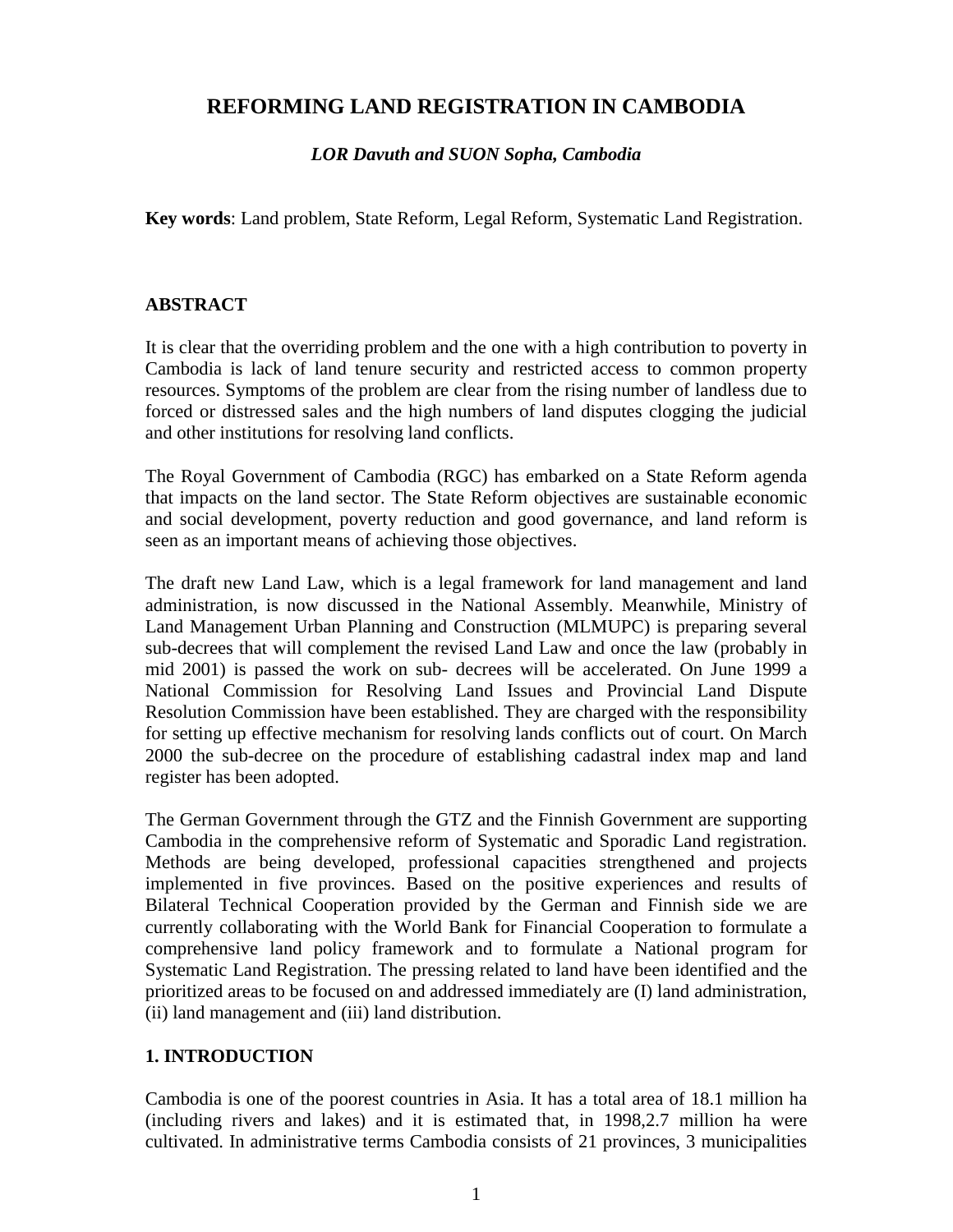1600 communes 13 000 villages. Cambodia people have been suffering from civil war for all most 3 decades. The political regime has changed several times. Between 1975 to 1979 under the Khmer Rouge regime, there were no land ownership rights, land belonged to the state. Between 1979 to 1989 after the Khmer Rouge regime collapsed and the People Republic of Kampuchea replaced, all land remained State property but people had a right to work the land. 1989 the Constitution was amended by changing the name of People's Republic of Kampuchea to State of Cambodia. Later on in the same year, there was an amendment to the Constitution that provided ownership and possession right to people-ownership rights for residential land and possession right for agriculture land. In 1992, the Land Law was adopted reflecting change in government policy from planned market economy to a free market economy. One of most worrying consequences that has accompanied the transition to market economy is loss of access to land for many poor families. At a national level, access to land is determined by the size of population, the total area of potential land in the country, the legal regime governing ownership of land, and the land market. In Cambodia 's case, all four dimensions point toward an increasing concentration of land in the hands of a few and an increasing number of land less people, land grabbing and land disputes.

The key factors describing "land problems" in Cambodia are:

- (i) An inadequate land law
- (ii) A general situation of weak governance in provinces
- (iii) Wholesale privatization of common property forest and wetland
- (iv) Weak capacity of land titling and administration
- (v) Distress sales of land often relating to defaulting on loans
- (vi) Use of outdated information for land use classification and planning
- (vii) Lack of legal framework to cover the management and use of state land and real estate.

"The government action plan" recognizes the effort solving land issues as one of the most important issue to alleviate poverty and lay the foundation for an environment conducive to the emergence of good governance in the use of Cambodia's most important resources. The overriding issue is rural poverty. 85% of the population is living in rural area. Over one-third population lives below the poverty line, ninety percent of them in rural area. Gaining equitable and secure access to land and developing it sustainable are the key to the reduction of rural poverty and to checking rural-urban migration which has led to major problem in urban area.

Addressing the following sector issue will alleviate this overriding issue:

(i) The lack of clear, coherent and consistent set of land policies and legislation with adequate resources for implementation.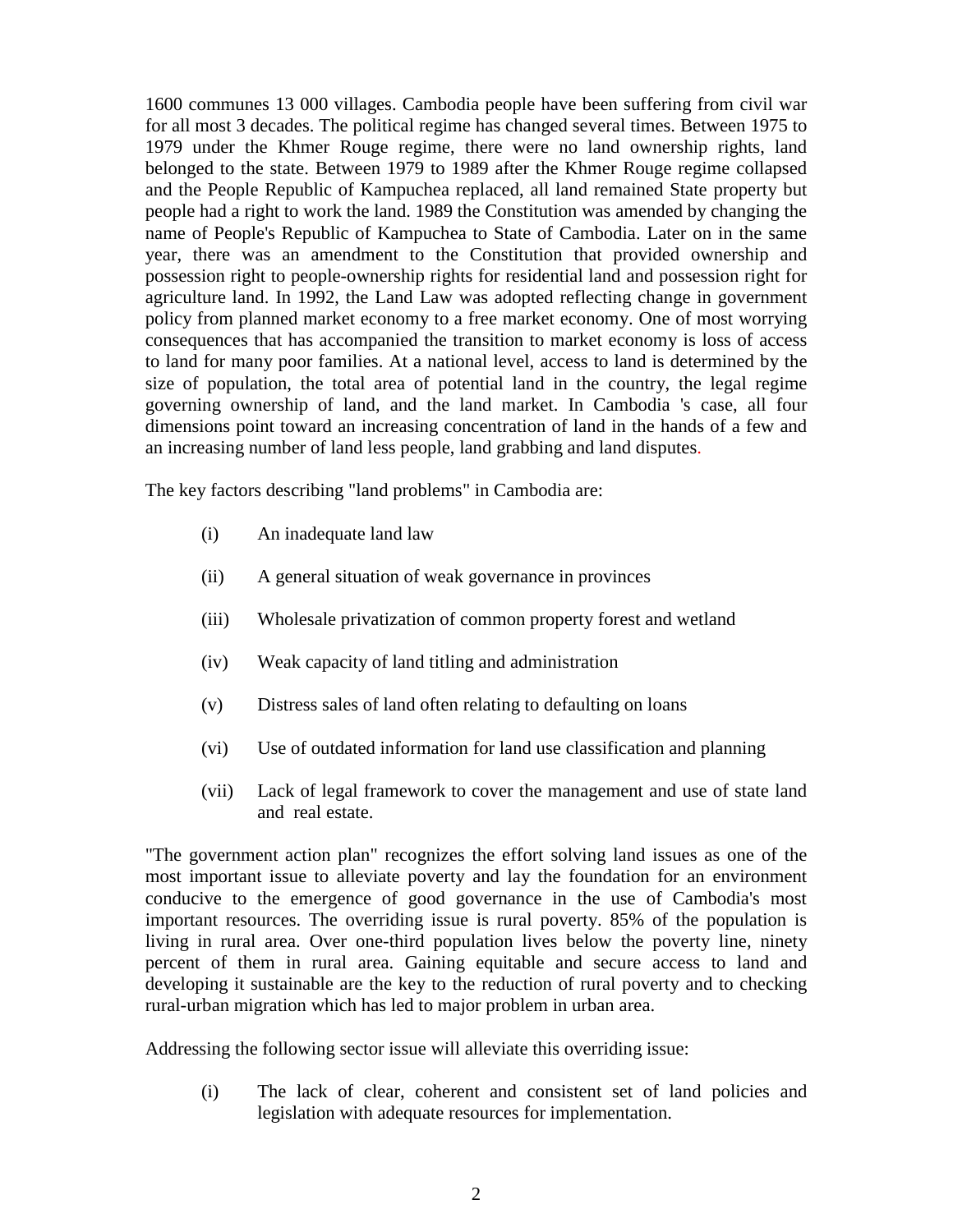- (ii) Weak capacities of land titling and administration and inability to carry out the National titling program.
- (iii) the problem of land grabbing, landlessness, escalating land dispute and misuse of natural resources.
- (iv) The high incidence of land dispute and inadequate capacity to deal with them.

#### **2. STATE REFORM**

The RGC has embarked on a State Reform agenda that impacts on the land sector. The State Reform objectives are sustainable economic and social development, poverty reduction and good governance, and land reform is seen as an important means of achieving those objectives for the reasons summarised below.

#### **Sustainable Economic and Social Development**

The Royal Government of Cambodia's (RGC) platform for its Second Term singled out strengthening of State institutions and good governance as the main elements of that strategy. A cross-cutting theme of both these elements was the expressed intention of "Allocating investment to priority areas and improving agriculture". The intention is to provide a conducive framework to facilitate investment in high potential sites such as urban and peri-urban areas and to improve the productivity of agriculture in rural areas in order to build up a solid foundation for economic growth. The ways identified to achieve this include combating land grabbing and landlessness and the development and implementation of a sound land tenure and land use policy and environmental protection.

The RGC's Interim Poverty Reduction Strategy Paper suggests that its land reform policies be specifically directed at overcoming the lack of opportunities created by landlessness and lack of access to land. There is a core program identified as:

- Development of national land policy (framework)
- Improved management of national land stock
- Commencements of systematic land titling
- Establishment of a legal framework to enforce property rights
- Establishment of territorial master plans and zoning rules
- Development of rural housing

A new medium to long term action plan is specified based on adoption and enforcement of the new Land Law, implementation of National Systematic Land Registration Program and developing a land use classification system.

Land Distribution, land tenure and land access are also seen as law enforcement issues to be overcome so that exclusion - another important element of poverty - can be reduced by generating empowerment. The agenda identified here includes: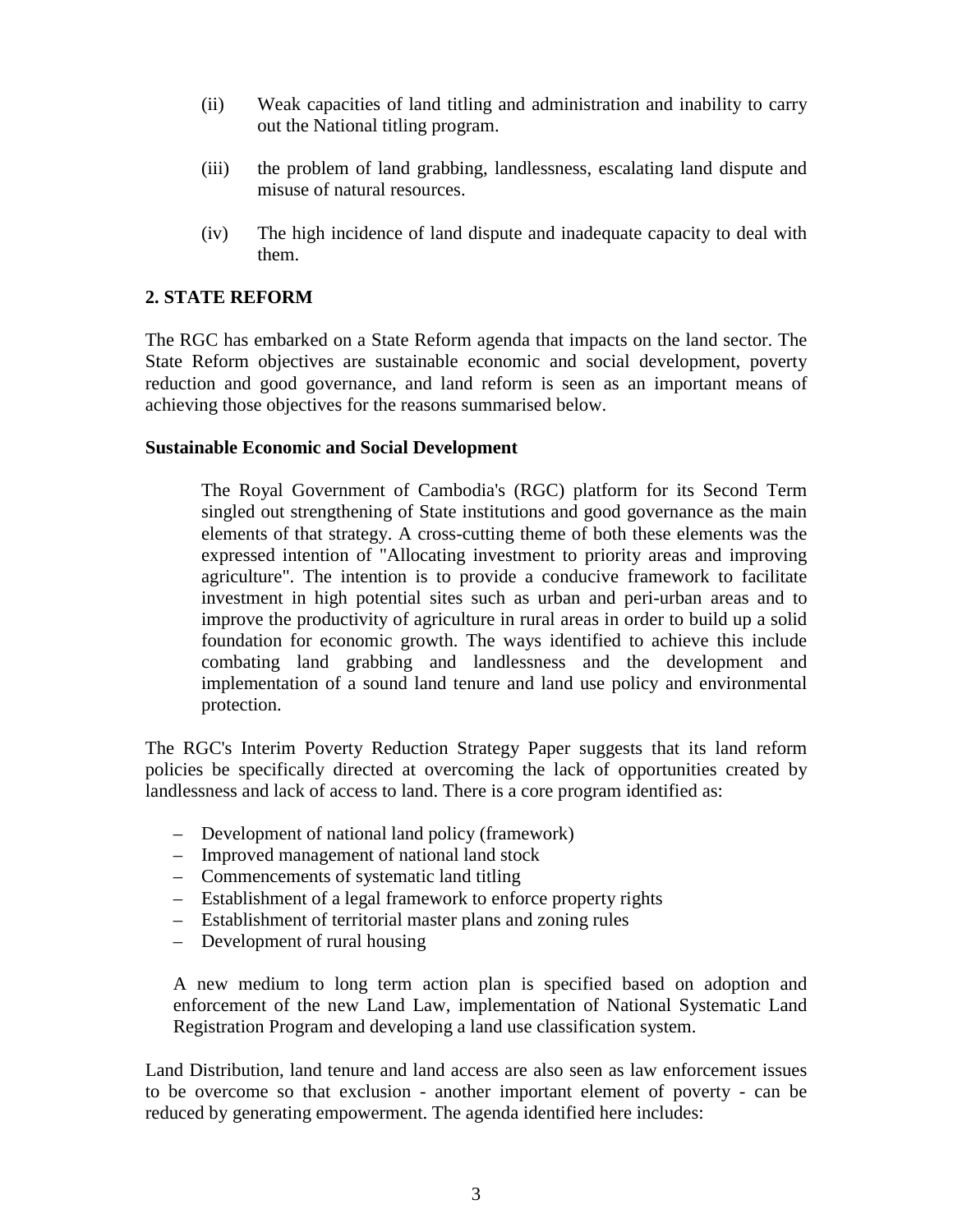- Strengthening the regulatory and enforcement capacity
- Effective and competent dispute settlement processes
- Identification of the status of landless people
- Expansion of agricultural land
- Prevention of illegal occupation of land
- Preventing concentration of unused land by individual owners

#### **Good Governance**

The Governance Action Plan as presented to donors in Paris in May 2000 identified two categories of governance reform, which are likely to be critical to Cambodian reform. These are Judicial and Legal reforms with specific reference to strengthening the judiciary and law enforcement, passing of key basic laws including the Civil Code and the Land Law and reduction in the use of subdecrees and Civil Administration and Decentralisation and De-concentration reforms which note the importance of improving local governance.

To adapt to ever changing situation of land sector in Cambodia, as the cornerstone for our sustainable development, we are now addressing immediately the following action plan:

- Strengthening the role of the Ministry of Land Management, Urban Planning and Construction (MLMUPC), which has only be established in 1999, in its mission to lead, coordinate and manage the affairs of land in the Kingdom of Cambodia.
- Elaboration of a comprehensive land policy framework under the guidance of the Council for Land Policy, which was nominated in December 2000.
- Application and dissemination of the new land law after passing the National Assembly (expected in a few months), application of sub-degrees and new landrelated regulations and law enforcement
- Strengthening the provincial commissions for the regulation of land conflicts
- Strengthening the central and provincial offices for land administration and land management.
- Strengthening the decentralization process by defining commune boundaries definitely, support commune development planning and new regulations on land tax.
- Speeding up the land registration process (systematic land registration) and strengthening the sporadic land registration.
- Establishing a systematic inventory and management system for state land
- Strengthening the mechanisms for effective co-operation with all stakeholders, (national institutions, Bilateral and Multilateral institutions, NGO's) and interinstitutional co-ordination.
- Building up the human resources and technical capacities at all levels

The draft of land law is discussed and amended by the  $7<sup>th</sup>$  committee of National Assembly in order to be submitted to the plenary session and expected to passe soon. The comprehensive new land law will provide a legal framework to enforce private and state property right and facilitate the proper management of land. The new land law will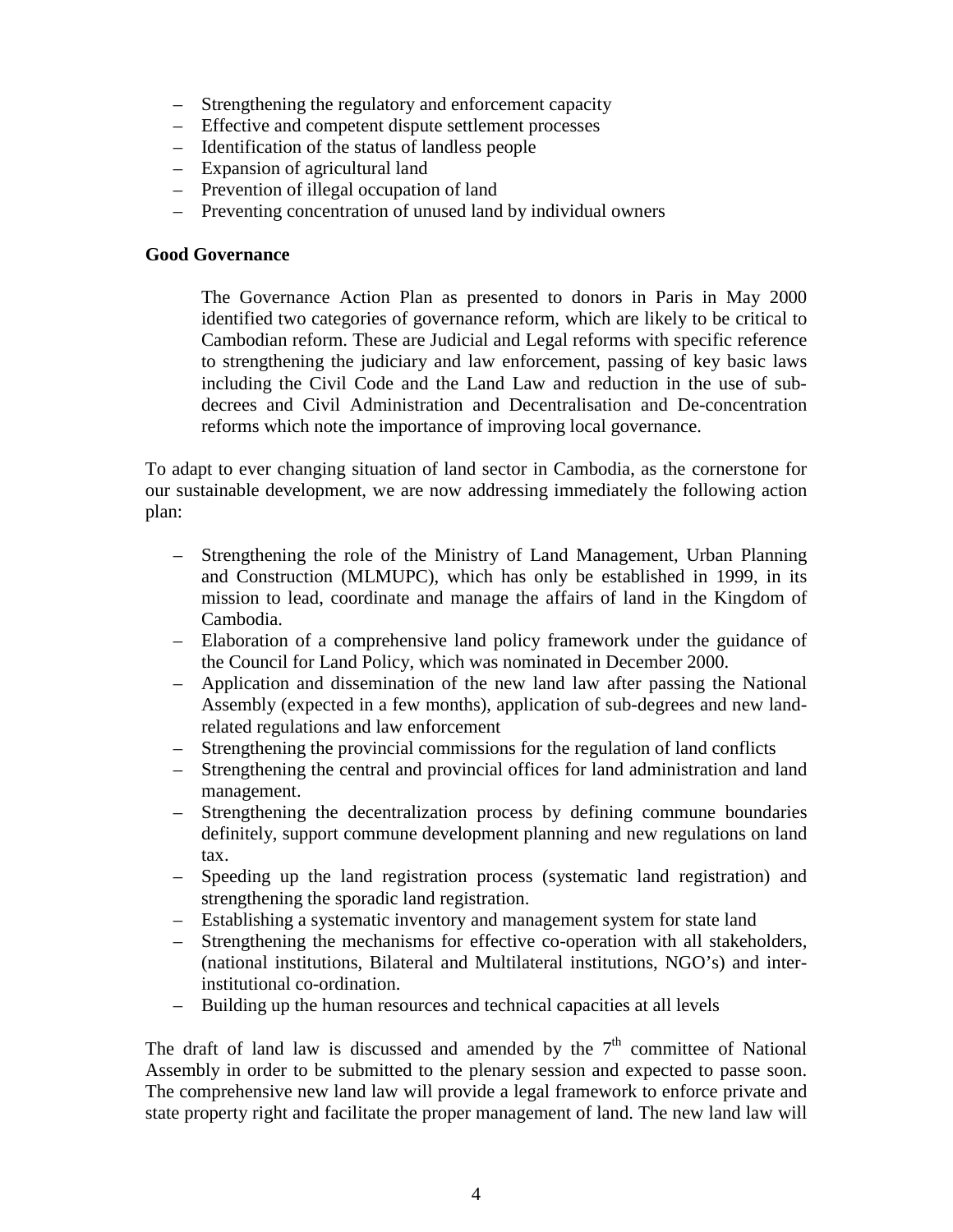also provide a legal base for a policy of land distribution through social concession and also through regulation for land the distribution of demind area.

### **3. THE PROCEDURE FOR LAND REGISTRATION**

A sub-decree has been established for applying the procedure of producing cadastral index maps and land registers through the systematic adjudication and registration.

#### **Systematic land registration**

At the present Cambodia has two land registration approaches for land right: sporadic land registration and systematic land registration only commenced recently and is applied in a number of projects in five provinces. In terms of the good result of the systematic land registration pilot projects, Cambodian government is now preparing for the national land registration program. The systematic parcel by parcel land registration applies area by area, village by village and parcel by parcel approach with one visit per parcel principle stressing publicity and participation. The technologies involved the work stages develop are kept as simple as possible relying on the orthophotography and locally available solutions. The result are cadastral index map showing accurately the parcel boundaries and the parcel number and land register data showing rights and restriction, right holders' identification. The system consists of the following components: public information, adjudication, demarcation, surveying, documentation, public display, confirmation of the record and delivery the title.

### **Public Information**

It is widely recognized that almost the most important factor behind a successful systematic land registration is the public information campaign. It is primarily needed to gain support from the public and secondarily for organizing the entire process. Normally the public information commences with a national program explaining the aims, needs and benefits of the whole process. A regional and a local program are required before the systematic registration can start.

A properly planned local public information program first defines and a right media for reaching the landowners. Often in developing countries, the right media is the natural leaders themselves. The best results are achieved during discussions with the natural leaders, who then will explain the process to the landowners. Special attentions has to be paid to the weak groups. In many developing countries for example women, as landholders are potentially weaker in terms of security of tenure to men. Other groups in a vulnerable position might be poor, disabled, illiterate etc. An ignorant registration procedure might encourage stronger groups to take advantage over the weaker and register all land to them. The main protection against this is maximum publicity of the process leaving little space for corruption and or other violations of rights.

The public information campaign should be carried on parallel to the registration throughout the exercise. The surveyors have to bear in mind that when they carry out fieldwork and talk to the people, they are actually the most important public informers. Therefore, it is essential that all staff carrying out the process fully understand the process themselves.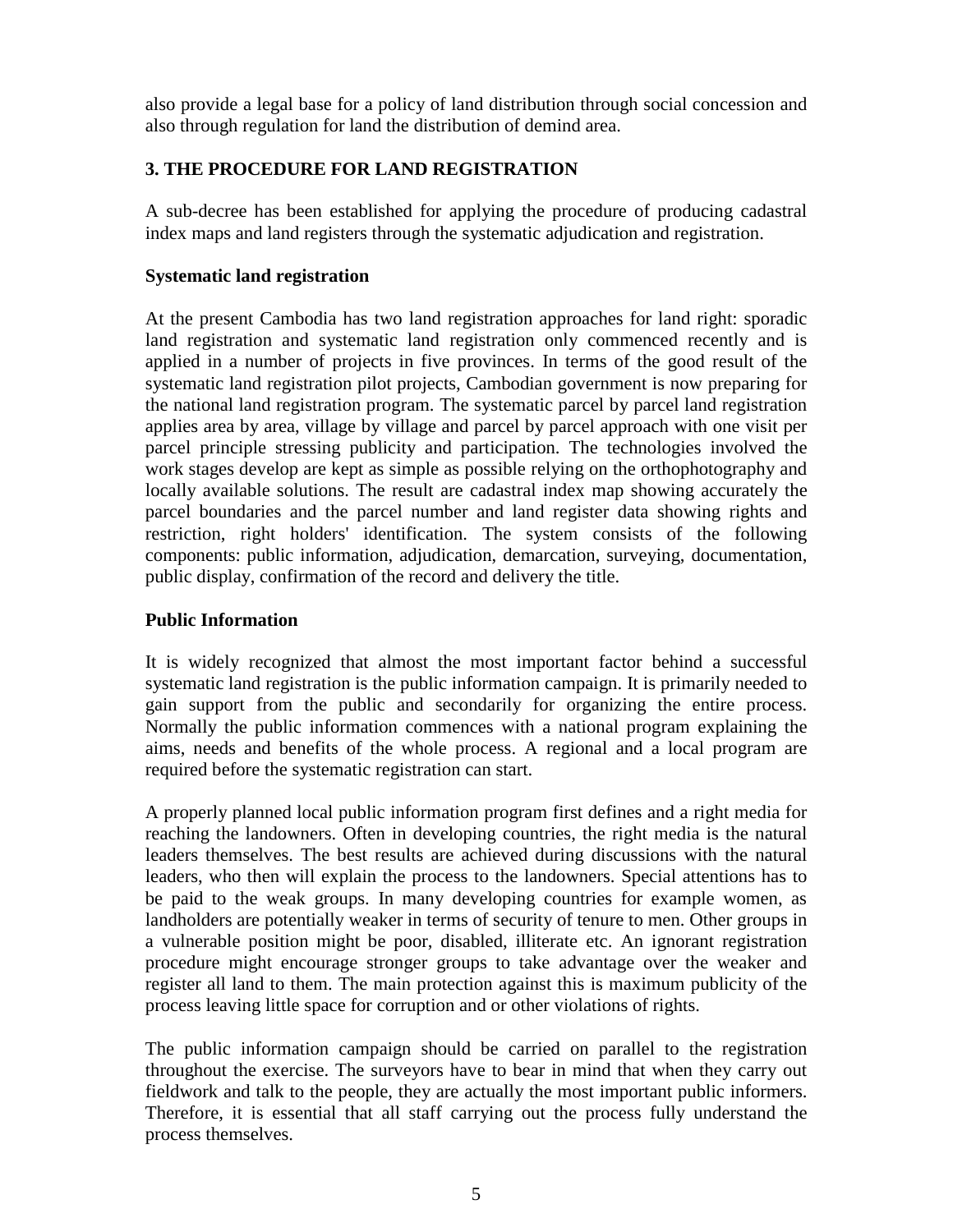### **Adjudication**

The adjudication is the first stage in the introduction of registration of title. It is a process whereby existing rights in parcels of land are finally and authoritatively ascertained. The adjudication does not alter existing rights in land and it does not create new rights. It establishes what right exists, by whom they are exercised and to what limitations they are subject. In result, it produces certainty and finality into land records. The core question of the adjudication is "Who owns what?"

The main internationally recognized methods of adjudication are the sporadic and the systematic adjudication. The principle of the sporadic adjudication is that the process takes place "here and there, now and then". So whenever and where ever there is a demand to or other reason to determine the precise ownership of an individual parcel then the process is executed. Th sporadic method is much cheaper in the short run because in principle those who need a title pay for it. It is a completely voluntary process based on the immediately need only*.*

#### **Systematic Adjudication**

In the systematic land adjudication all land is adjudicated, area by area, parcel by parcel. It will be cheaper in the long run per parcel and that method only enables all expected benefits of the land registration. In terms of individuals' rights, it is safer than sporadic as it is executed with maximum publicity. The register data becomes very accurate as data is investigated in the field and checked by all adjoining parties. It is a compulsory process where usually those who fail to claim for their rights or refuse to cooperate with the process will loose them.

#### **Demarcation**

The demarcation as a part of the systematic parcel by parcel land registration is the process where the boundaries are delineated on orthophotomap for rice field and agreed upon with the adjoining owners or other interest parties. For build up area, where orthophotomap cannot use, the corner mark has to survey. For the landholders, this is the most concrete part of the whole exercise and therefore it plays a major role for the overall success. The most common boundary system relies in fixed boundaries (for example Torrens), where boundaries accurately surveyed, corners marked, lines legally protected and they only changed via legal document. The other main system of boundaries is called General Boundaries. The lines itself are not precisely known. Often boundaries then follow permanent structures and move together with the structures over the years. Only way of clarifying a boundary dispute would then be based on field inspection while in a fixed boundary system usually graphical evidence exist and they remain same no matter what happens to permanent structures.

#### **Surveying**

Surveying as part of the systematic parcel by parcel land registration literally means the process whereby the cadastral map is surveyed. Where each parcel is a give coordinate. A modern cadastral surveying system tries to be cheap and effective. Therefore,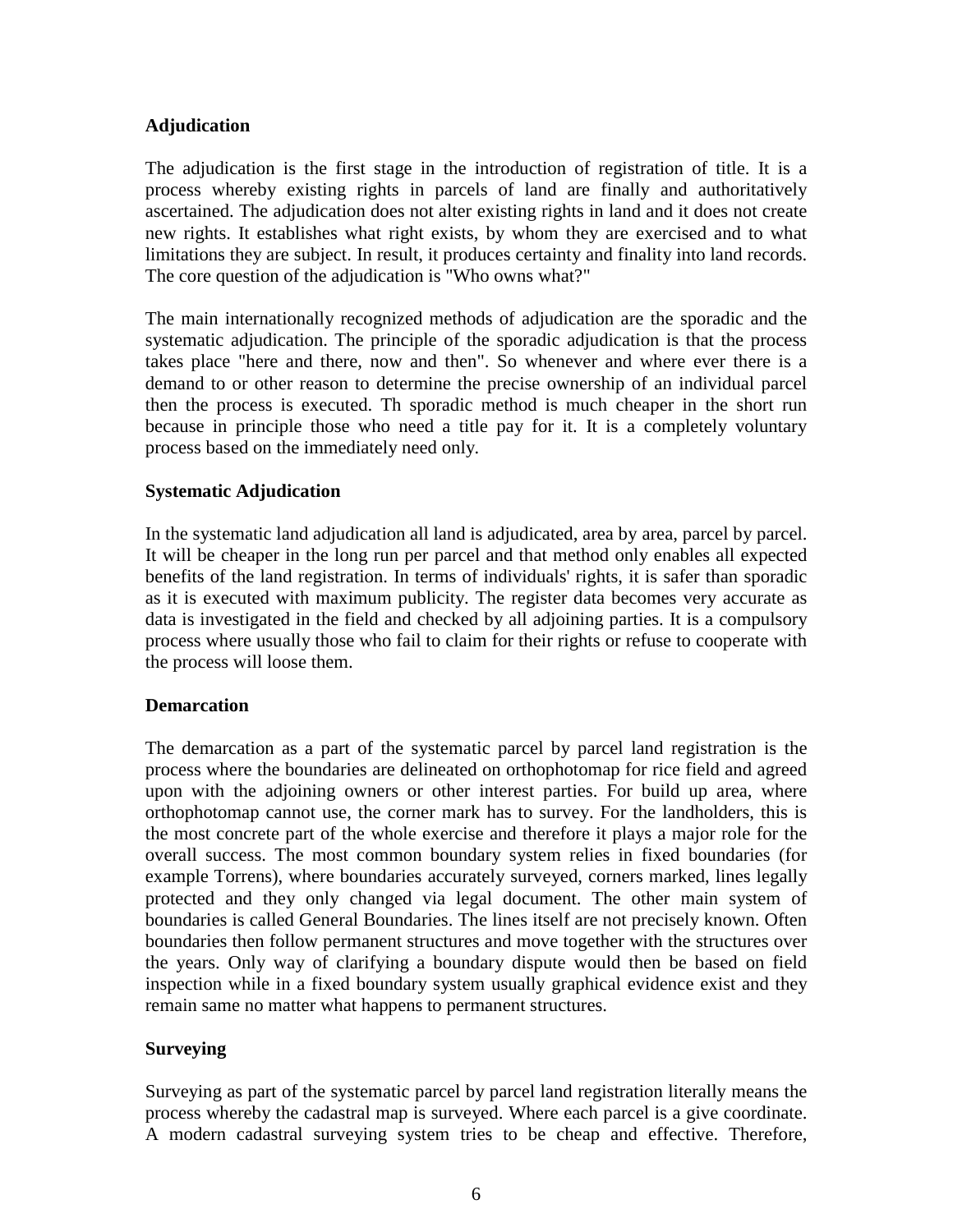demarcation and surveying has to happen simultaneously. The systems that require separate field teams for ground surveys are old fashioned and have always proved to be too costly for a developing country to maintain.

### **Documentation**

The documentation as part of the systematic parcel by parcel land registration literally means the process where the land register and the Cadastral Index Map get their physical appearance and a system for their storage and updating. In practice, it often means the setup of the both graphical and text databases together with wide selection of soft-and hardware combinations. One has to always bear in mind that the main thing is rather efficiency and security of land tenure than too high accuracy and high technology. Consequently, a replacement of an existing manual system with a completely automatic system is not always advisable. It is better to maintain an old, perhaps clumsy, system in place than a modern system that is not executed due for example high investment requirements of lack of skilful staff. In conclusion, in the documentation phase the inputs and outputs of the register are designed and, very importantly, the maintaining and updating of the register is planned.

### **Public Display of the Records**

A public display of the records, including the cadastral index map and the list of owners, will take place for 30 days in a prominent and relevant place for public investigation in the village or area where the adjudication area is located. During the public display period it is possible to make an objection against the record or part of it to the Administrative Commission. The Commission shall try to resolve any disputes, and if this is not possible, sent the dispute to be decided by the commission for resolving land dispute. During the display period, it is also possible to correct an error or omission in the record as well as to make other alteration accepted by the persons whose interests are affected.

### **Confirmation of the adjudication record and delivery the title**

The next stage of the procedure is the confirmation of the adjudication record, which literally means that the Administrative Commission officially completes the procedure as far as undisputed parcels are concerned by signing the record. After the confirmation and completion of the settlement procedure, the record shall be delivered to the local office of Land Management, Urban Planning Construction and Cadastre for inspection of technical quality control and final confirmation by the Ministry of Land Management, Urban Planning and Construction.

The output of the systematic adjudication is the adjudication record, which includes all necessary information on physical appearance and legal relations of every parcel in the adjudication area. After the validity of record, information will be entered in the registers of immovable property. After this, the owners will get the certificates proving their title on registered parcels.

The systematic registration of about 45 000 parcels in recent time has shown positive and increasing productivity and performance.